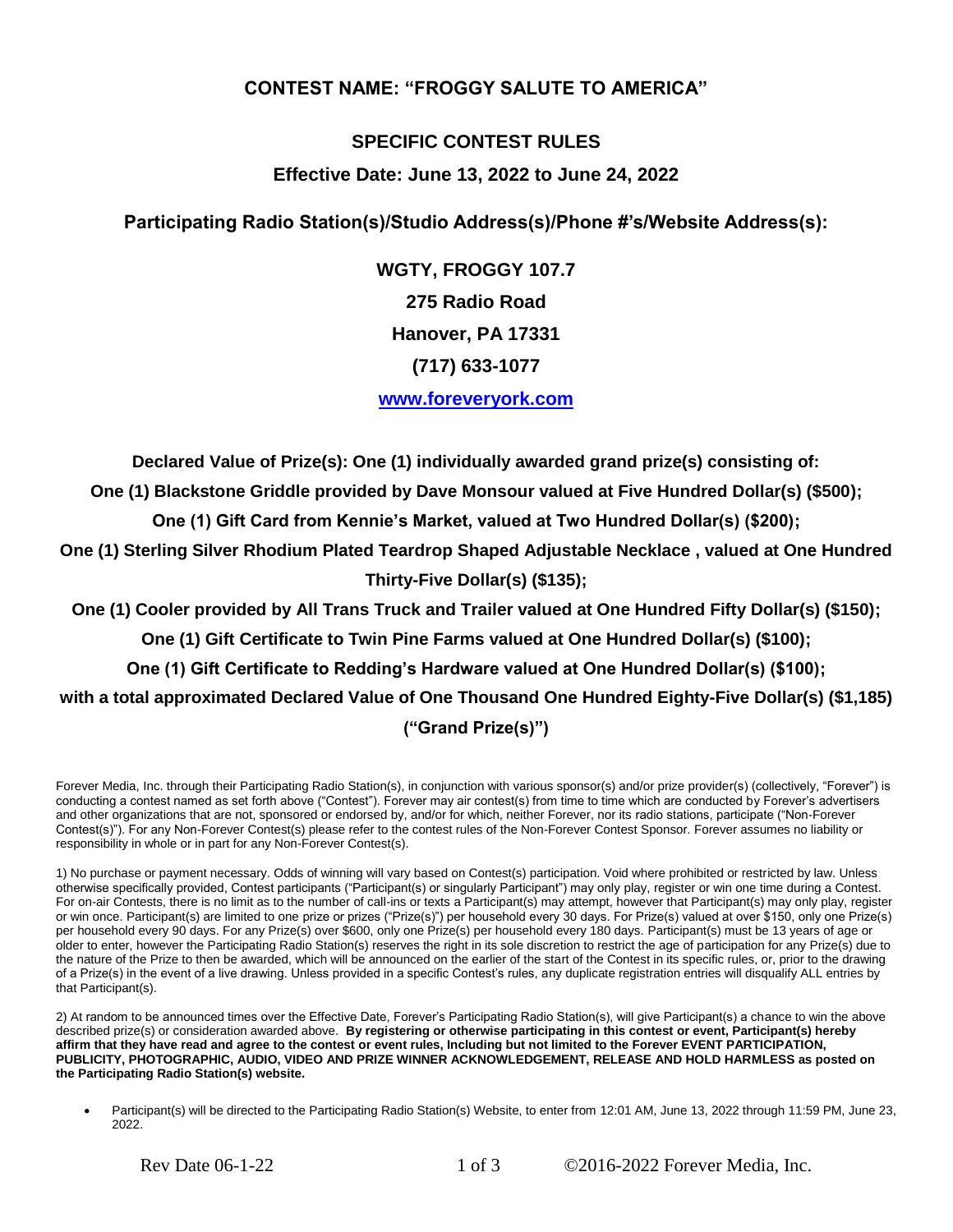- Forever will randomly choose One (1) Grand Prize(s) winner(s) for the above stated Grand Prize(s), from all registrations received through the Participating Radio Station(s) website, to be announced Friday, June 24, 2022 at 8:10AM.
- Event contingent on and subject to any and all Sponsor Location/Venue COVID 19 rules and regulations in place at the time of the Event.
- Must be 18 years of age or older to enter and must possess a valid State issued Driver's License or State issued Identification Card to be a Participant and to pick up the Prize(s).
- Winning Participant(s) will be announced on the air and/or on the Participating Radio Station(s) website and/or will be notified by the preferred phone number or email provided by the Participant(s) in the event of a registration.
- Winners are responsible for completing all required paperwork concerning the delivery of their Prize(s). Including but not limited to the Forever EVENT PARTICIPATION, PUBLICITY, PHOTOGRAPHIC, AUDIO, VIDEO AND PRIZE WINNER ACKNOWLEDGEMENT, RELEASE AND HOLD HARMLESS as posted on the Participating Radio Station(s) website. Prize(s) winners are responsible for any additional expenses beyond the specifics detailed such as transportation to and from the event and parking fees to the venue.
- Prize(s) may be time sensitive. Unless otherwise notified by the Participating Radio Station(s), winner(s) must pick up their Prize(s) on the earlier of: (i) noon two (2) business days prior to the date of a time specific contest, concert, or event, or (ii) thirty (30) days from the Prize(s) award. Proper photo ID will be required to pick up a Prize(s) at the Participating Radio Station(s) or, in the event that a specific Prize(s) must be picked up at a venue will call window, proper Photo ID for that Winner will be required. Winners are hereby advised and acknowledge that Event admission Prize(s) may be issued by the Prize(s) Event Venue in e-ticket or other electronic delivery form, which would require Winners to supply a valid email address to Forever in advance. Winners are responsible for notifying Forever of their receipt of any electronic tickets and agrees to hold Forever harmless from and any all claims regarding the electronic transmittal of any Venue electronic ticket failure or discrepancy.
- If any concert or event is cancelled, no other Prize(s) will be substituted.
- Prize(s) encompassing Restaurant gift certificate(s) have no cash value and may have redemption restrictions such as not being redeemable for purchase of alcohol and/or the gratuity. All restaurant gift certificates Prize(s) Winners are responsible for confirming with the particular restaurant gift certificate venue regarding any restrictions prior to use.
- Winners are responsible for completing all required paperwork concerning the delivery of their Prize(s). Any Forever Contest(s) winner who during the course of a calendar year wins more than \$600 in prizes in the aggregate from Forever and/or a participating Vendor or Sponsor for those Contest(s) will receive an IRS Form 1099 from Forever, or as otherwise specifically provided in the rules for that Contest.
- **Prize(s) that might include either a specific or random prize that includes the award of event tickets to a concert venue or other event ("Event") may have varying de minimus declared values that exceed the \$200 Declared Value of Prize(s). In addition, this type of Event may also include a meet and greet and/or backstage pass and/or VIP opportunity on a case-by-case basis. If a meet and greet, backstage pass opportunity is available for a particular Event it will be announced in advance of that Event, and the value of the meet and greet and/or backstage pass will be declared at 150% of the base floor premium seat and included as an add on to the per ticket value ("Prize(s)").**
- All Contest Participant(s) are also advised that any Prize(s) for a particular Forever Contest may be supplied by a Record Label, Event Promoter, or other type Sponsor ("Prize(s) Provider"). In such case where the Prize(s) Provider is not a traditional over the air advertiser, the Participating Radio Stations will advise such over the air, during the contest at random times.
- The Forever Participating Radio Station(s) may from time to time work in conjunction with artists, concert promoters and various venues throughout our listening area to provide contestants the opportunity to win tickets and sometimes meet performers or personalities backstage and/or communicate with the performers or personalities via internet or social media as part of a contest or promotion. In such case, the Participating Radio Station(s) will be notified not later than 24 hours prior to the event where possible. This opportunity is at all times subject to the sole discretion of the performer and the controlling venue or the Participating Radio Station(s) and subject to change at any time. With this in mind, there may be situations where the Forever Participating Radio Station(s) and the promoter and/or the venue cannot be held liable for, including but not limited to: changes to the time, place, method, procedure, acts of god, technical or logistical difficulties or cancellation of the event and or applicable interface with the performer or personality interface sessions at any time. In all cases of performer or personality interface, Winner(s) are responsible for arriving or being available for the interface at the predetermined time and may not be intoxicated or under the influence of any substance, Winners that miss the predetermined time or are visibly impaired or act in appropriately as, determined in the sole discretion of the performer, and/or personality, and/or any Forever Media employee and/or artist management at their sole discretion, will forfeit their ability to interface with the artist or performer and will not be awarded any prize substitution or other compensation of any kind.
- Prize(s) may not be exchanged and have no cash value.

3) Any questions or comments regarding the operation of the Contest must be made in writing to Participating Radio Station(s) Operations Director at the Studio Address.

4) All Contest Rules are subject to change at the sole discretion of the Participating Radio Station(s) at their sole discretion. Forever retains the right to cancel this Contest for any reason at any time.

5) A copy of the official rules governing this Contest as well as Forever's General Contest Rules are available at the Participating Studio Address and on the Participating Radio Station(s) website address(s). Copies of the rules can be requested by sending a self-addressed stamped envelope to the Studio Address.